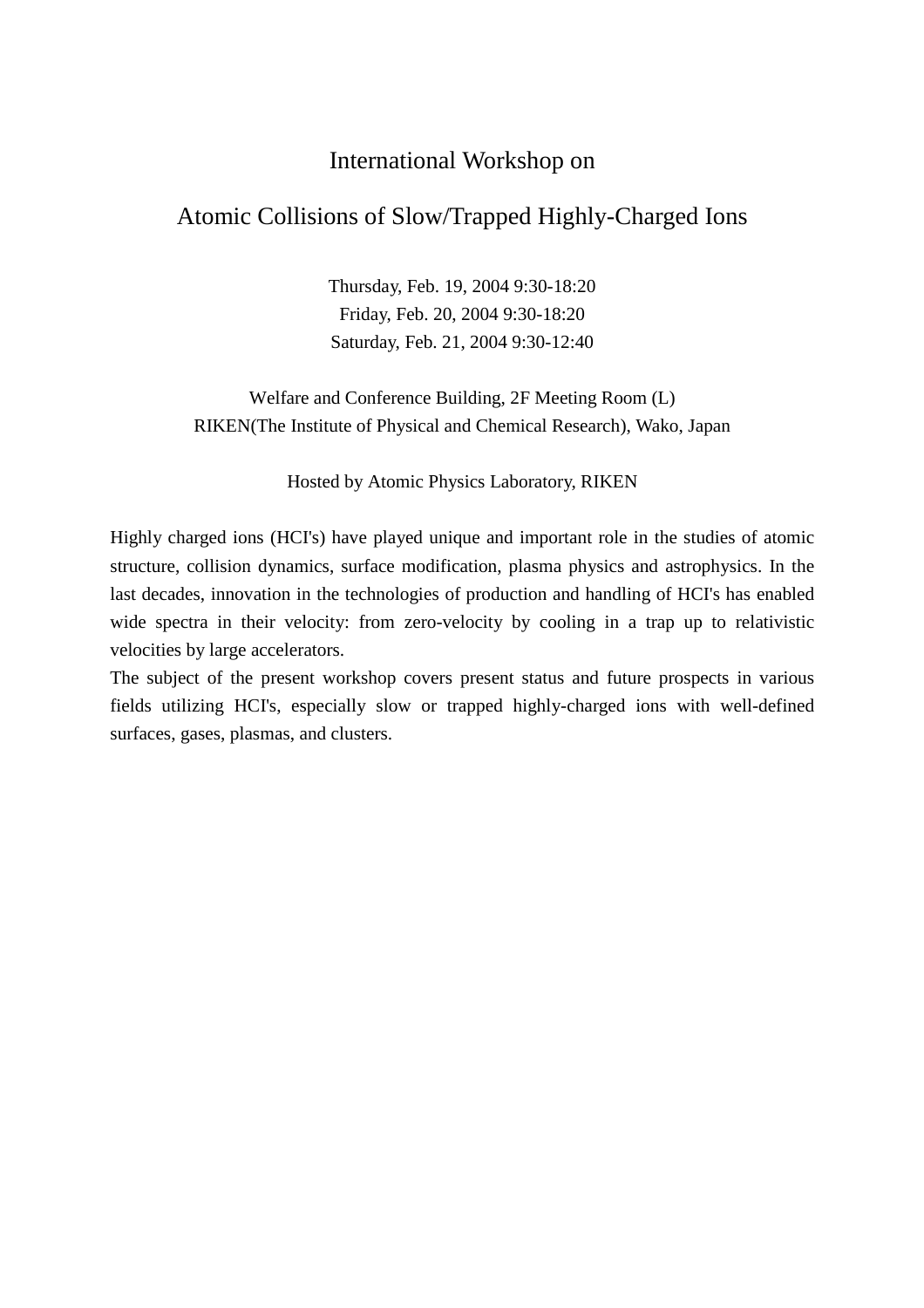### Program

### (Revised on Feb. 18)

February 19 (Thursday)

9:30-9:50 Welcome

Y. Yamazaki (RIKEN) 9:50-10:40 Interaction of highly charged ions with matter: from hollow atoms to nanostructures

J. Burgdoerfer (Vienna Univ. Tech.) 10:40-11:20 Highly charged ion induced surface modification of carbon T. Meguro (RIKEN)

Coffee break (11:20-11:40)

11:40-12:30 Tokyo EBIT and its application to nanotechnology M. Tona and S. Ohtani (Univ. Electrocom.) 12:30-13:00 Potential sputtering from F- and H-terminated Si(100) surface N. Okabayashi (Univ. Tokyo)

#### Lunch (13:00-14:20)

14:20-15:00 Simultaneous STM/AFM observation of the HOPG surfaces irradiated with highly charged ions

N. Nakamura (Univ. Electrocom.)

15:00-15:40 Neutralisation of He ions on silver surfaces

V. Esaulov (Univ. Paris-Sud) 15:40-16:20 Application of x-ray emission of highly charged ions in dense plasmas F. Rosmej (Univ. Provence)

Coffee break (16:20-16:40)

16:40-17:30 Atomic processes in high-energy astrophysical plasmas

K. Masai (Tokyo Metrop. Univ.)

17:30-18:20 Relativistic collisions

J. Eichler (HMI)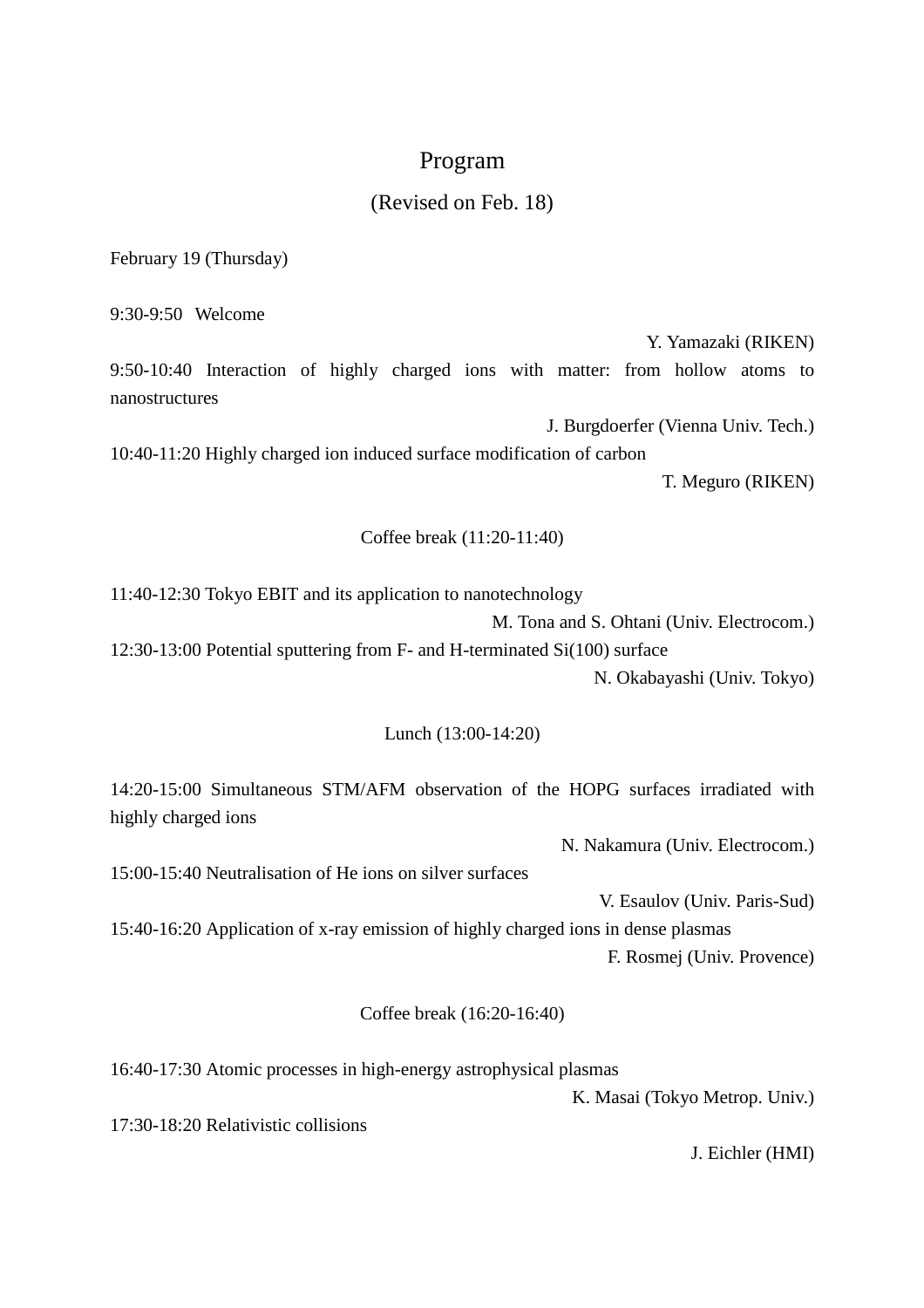February 20 (Friday)

9:30-10:20 Quantum simulation for collisions involving many fermions: nucleus-nucleus collision versus atom-ion collision

K. Yabana (Tsukuba Univ.) 10:20-11:10 Collisions and Spectroscopy at the Heidelberg EBIT: Present Results and Future Perspectives

J. Ullrich (MPI-Heidelberg)

#### Coffee break (11:10-11:30)

11:30-12:00 The study of double-electron capture processes for  $C<sup>4+</sup>$  - He collisions in the energy range of 60-110 eV/q

M. Hoshino (Sophia Univ./RIKEN) 12:00-12:30 Collision dynamics of MCI-molecule systems studied by a multi-coincidence technique

T. Kaneyasu (Tokyo Metrop. Univ.)

#### Lunch (12:30-13:50)

13:50-14:40 Test of bound state QED at the highest electric fields: Atomic structure of high-Z one- and few-electron ions

T. Stoehlker (GSI)

14:40-15:20 The Belfast EBIT: A New Device for the Study of Electron-Ion Interactions F. Currell (Queen's Univ. Belfast)

15:20-15:50 Development of a positron accumulator for cooling of highly charged ions N. Oshima (Univ. Tokyo/RIKEN)

Coffee break (15:50-16:20)

16:20-17:10 Precision Mass Measurements with Single Highly-Charged Ions in a Penning R. Schuch (Stockholm Univ.)

17:10-17:50 Universal slow radioactive beams and their application

M. Wada (RIKEN)

18:00- Workshop Party (Hirosawa Club)